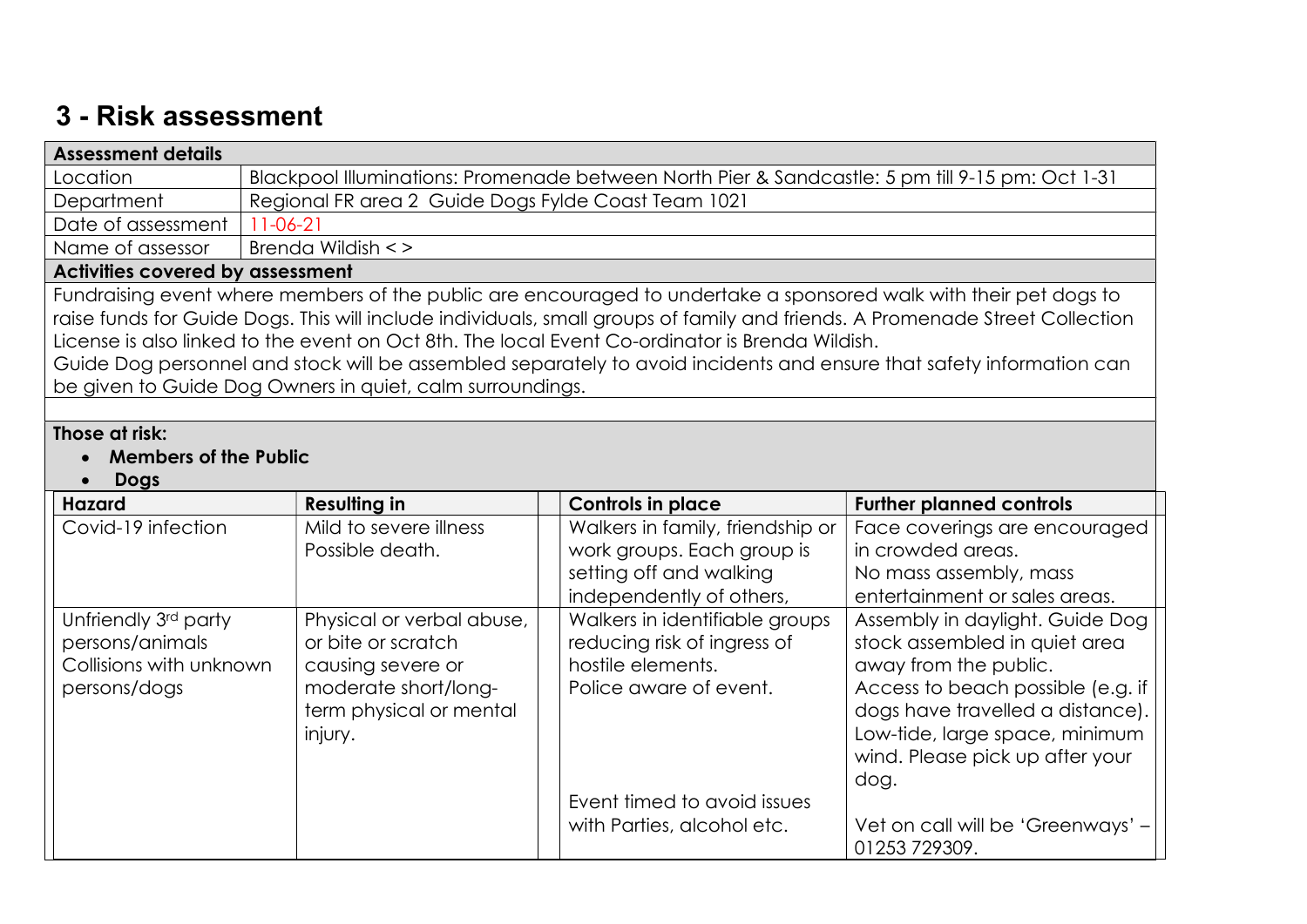| Contact with secretions<br>from dog/puppy,<br>pigeon/seagull<br>e.g. vomit, urine, faeces,<br>blood etc. | Risk of<br>infectious/zoonotic<br>disease causing illness<br>i.e. Salmonella, e-coli,<br>campylobacter,<br>Ringworm, Toxocara. | Antiseptic gel available.<br>Public hand-washing facilities<br>on Piers & in nearby Public<br>Conveniences.                                                                                                                                               | Walkers will be reminded to 'pick<br>up' after their dogs. Visually<br>impaired persons will have<br>sighted help.  |  |
|----------------------------------------------------------------------------------------------------------|--------------------------------------------------------------------------------------------------------------------------------|-----------------------------------------------------------------------------------------------------------------------------------------------------------------------------------------------------------------------------------------------------------|---------------------------------------------------------------------------------------------------------------------|--|
| Lack of communication                                                                                    | Unaware of impending,<br>unexpected hazard.                                                                                    | All sight-impaired walkers will<br>have sighted guides and<br>mobile phones.                                                                                                                                                                              |                                                                                                                     |  |
| Lost/separated children<br>or visually impaired<br>persons.                                              | Panic, distress, possible<br>moderate injury.                                                                                  | Participating children under<br>16 must be accompanied by<br>a responsible adult. VIP's<br>must be accompanied by a<br>sighted adult companion.<br>The Check-Point at<br>Sandcastle exists to ensure<br>that everyone can make the<br>return walk safely. |                                                                                                                     |  |
| Vehicle ingress into<br>pedestrian area.<br>Tramway accidents                                            | Significant injury<br>Significant injury                                                                                       | Event contained within<br>Pedestrian precinct. Vehicle<br>access onto the Prom is<br>strictly controlled.<br><b>Blackpool Transport &amp; Police</b><br>aware of route, numbers and<br>timing.<br>The walkers will be guided                              | Necessary vehicles enter Prom<br>at a time of minimal public use<br>and are positioned within<br>Council guidelines |  |
|                                                                                                          |                                                                                                                                | away from the tram-tracks                                                                                                                                                                                                                                 |                                                                                                                     |  |
| Spillages, poor ground<br>conditions, wet, uneven                                                        | Slip or fall incidents<br>resulting in moderate<br>injury.                                                                     | Site is level access, high<br>quality non slip paviers /<br>tarmac, prepared for high,<br>safe ingress of members of<br>public of all ages.                                                                                                               | Advice is given to avoid walking<br>on the Comedy Carpet if<br>If the weather or surface is<br>damp.                |  |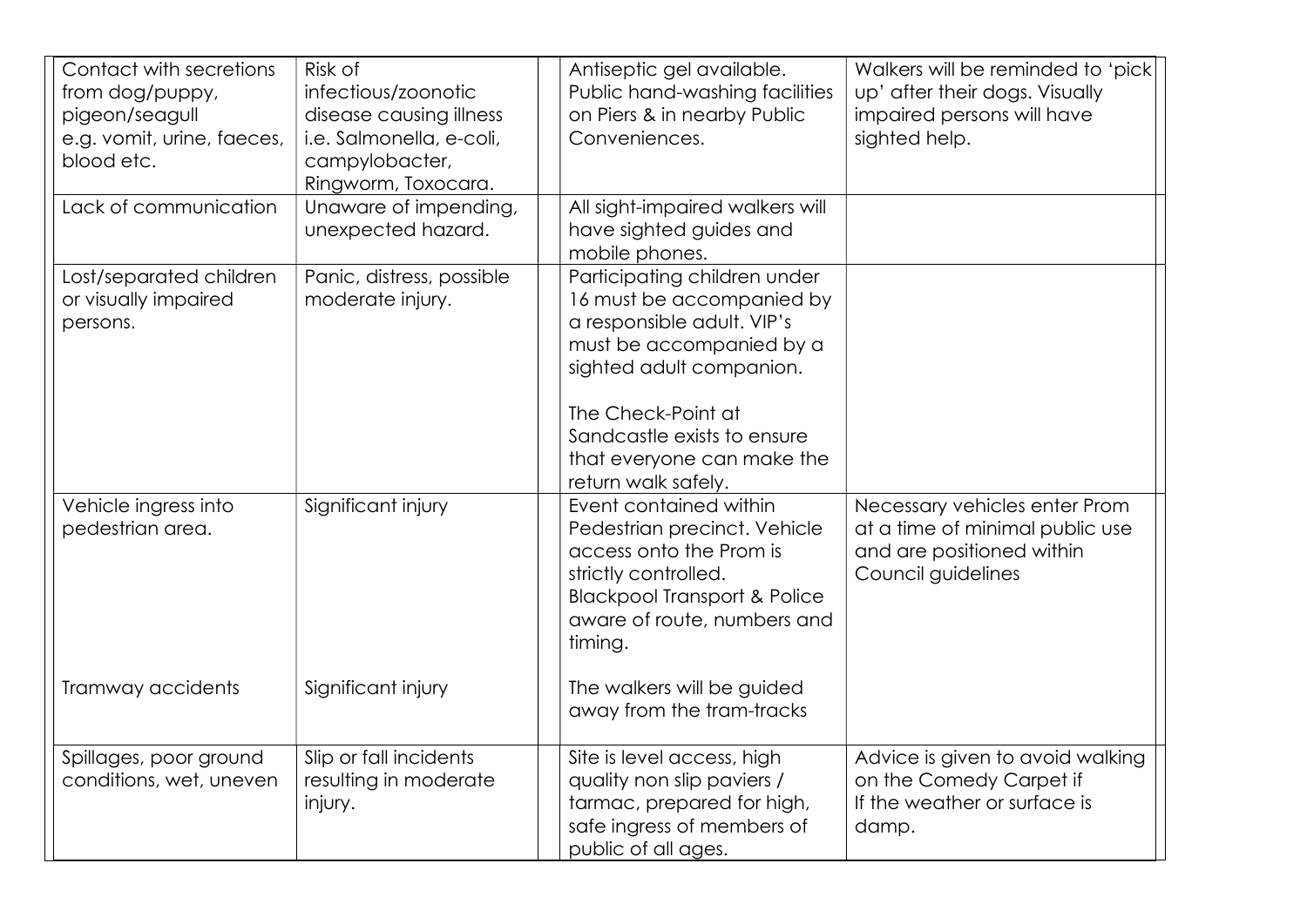| All non-ambulant participants are advised that they (or their responsible adult) must take responsibility for their own safety |                           |                                 |                                       |  |  |
|--------------------------------------------------------------------------------------------------------------------------------|---------------------------|---------------------------------|---------------------------------------|--|--|
| - but are made aware that the level access route runs parallel the sea-side railings.                                          |                           |                                 |                                       |  |  |
| - uneven surfaces, steps,                                                                                                      | Slip or fall incidents    | Site is level access along      | Advice is given asking walkers        |  |  |
| barriers, trailing cables                                                                                                      | resulting in moderate     | route by sea-side railings.     | not to use extending leads.           |  |  |
| etc.                                                                                                                           | injury.                   | Any known hazards (eg           |                                       |  |  |
|                                                                                                                                |                           | related to sea-defences) will   |                                       |  |  |
|                                                                                                                                |                           | be barriered off by the         |                                       |  |  |
|                                                                                                                                |                           | Council Contractors.            |                                       |  |  |
|                                                                                                                                |                           |                                 | Advice is given to remain alert to    |  |  |
| -Comedy Carpet                                                                                                                 | Slip or fall incidents    | Carpet lies in front of the     | potential hazard.                     |  |  |
| (polished granite -                                                                                                            | resulting in moderate     | Tower - Sound system from       |                                       |  |  |
| slippery if damp).                                                                                                             | injury.                   | the Tower very loud - giving    |                                       |  |  |
|                                                                                                                                |                           | audible warning of hazard       |                                       |  |  |
| Lightpool event taking                                                                                                         | Colliding with temporary  | area.                           |                                       |  |  |
| place against sea wall                                                                                                         | structures/people         | Alert to this event and extra   |                                       |  |  |
|                                                                                                                                | standing watching Light   | care needed will be given       |                                       |  |  |
|                                                                                                                                | Show resulting in         | from Stage before set-off.      |                                       |  |  |
| -undulating surface with                                                                                                       | moderate injury           |                                 |                                       |  |  |
| boulders - hard for                                                                                                            |                           |                                 |                                       |  |  |
| manual wheelchair users                                                                                                        | Chair could tip resulting | the level access route runs     |                                       |  |  |
| to access                                                                                                                      | in moderate injury.       | parallel the sea-side railings. |                                       |  |  |
| Extreme weather, i.e.                                                                                                          | Slip or fall incidents    | Event timed to coincide with    | Shelter is available on the Piers, in |  |  |
| cold, windy, wet                                                                                                               | resulting in moderate     | low-tide, minimising wind.      | the tram shelters along the route     |  |  |
|                                                                                                                                | injury.                   | Early October – less risk of    | and within the hotels and outlets     |  |  |
|                                                                                                                                |                           | bad or cold weather.            | across the road (all of which are     |  |  |
|                                                                                                                                |                           | Dog walkers come prepared       | accessible at all points with         |  |  |
|                                                                                                                                |                           | given local weather             | sighted help)                         |  |  |
|                                                                                                                                |                           | forecasts.                      |                                       |  |  |
| Lack of emergency                                                                                                              | Confusion, significant    | Multiple exit routes leading    |                                       |  |  |
| evacuation procedures.                                                                                                         | injury                    | away from the whole of the      |                                       |  |  |
|                                                                                                                                |                           | area enabling rapid dispersal   |                                       |  |  |
|                                                                                                                                |                           | if needed.                      |                                       |  |  |
| Unlit section of Prom in                                                                                                       | Could cause visually-     | All visually-impaired persons   |                                       |  |  |
| cloudy conditions can                                                                                                          | impaired persons to       | are required to have a          |                                       |  |  |
| seem very dark                                                                                                                 | become disoriented &      | sighted guide with them.        |                                       |  |  |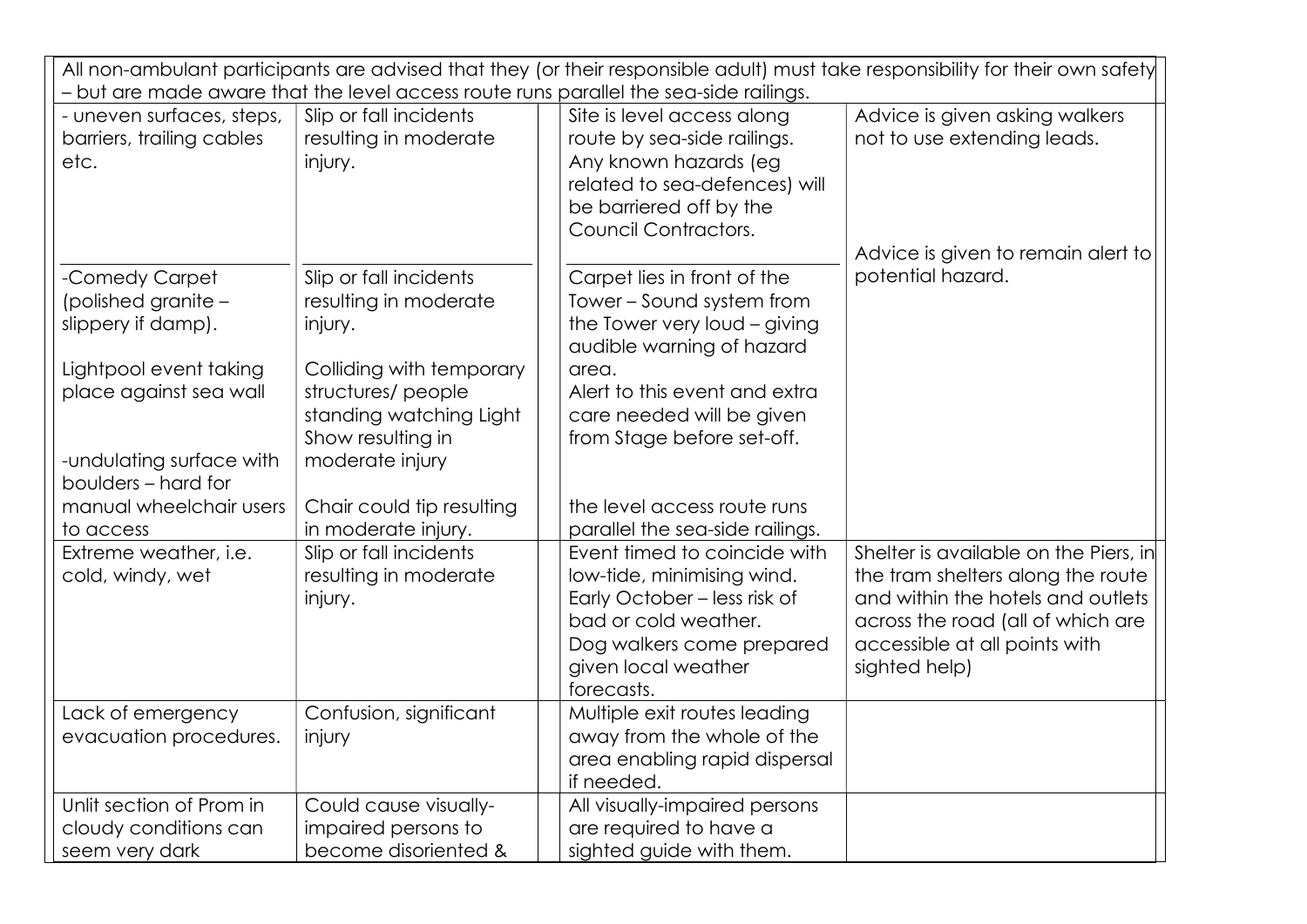|                                                                                                                  | walk towards light and                                                                                                            |           |                                      |  |                       |                                                                                                                      |  |
|------------------------------------------------------------------------------------------------------------------|-----------------------------------------------------------------------------------------------------------------------------------|-----------|--------------------------------------|--|-----------------------|----------------------------------------------------------------------------------------------------------------------|--|
|                                                                                                                  | tram tracks, leading to<br>potential injury                                                                                       |           |                                      |  |                       |                                                                                                                      |  |
|                                                                                                                  |                                                                                                                                   |           |                                      |  |                       |                                                                                                                      |  |
| Guide Dog stock Puppy Raisers who would like to be involved with the Walk must speak to their Puppy Development  |                                                                                                                                   |           |                                      |  |                       |                                                                                                                      |  |
|                                                                                                                  | Advisor first to ensure that it is appropriate for their specific pup to participate at its particular age and stage of training. |           |                                      |  |                       |                                                                                                                      |  |
| Advice must also be sought regarding the distance the pup can walk.                                              |                                                                                                                                   |           |                                      |  |                       |                                                                                                                      |  |
|                                                                                                                  |                                                                                                                                   |           |                                      |  |                       |                                                                                                                      |  |
| leaders or first aiders for this event. The group works on the same basis of being a group of friends who go out |                                                                                                                                   |           |                                      |  |                       | DISCLAIMER FOR WALKS. Everyone taking part in this walk does so at their own risk. We do not employ qualified guides |  |
| walking together, who invite others to join them on this basis.                                                  |                                                                                                                                   |           |                                      |  |                       |                                                                                                                      |  |
|                                                                                                                  |                                                                                                                                   |           |                                      |  |                       |                                                                                                                      |  |
|                                                                                                                  |                                                                                                                                   |           |                                      |  |                       | In the event of a wider emergency, the relevant Emergency Service/Local Authority Agency will be contacted and will  |  |
| attend in line with their protocols. Emergency procedures will be advised to participants to ensure awareness,   |                                                                                                                                   |           |                                      |  |                       |                                                                                                                      |  |
| engagement in safe behaviours and compliance in the event of an emergency evacuation.                            |                                                                                                                                   |           |                                      |  |                       |                                                                                                                      |  |
|                                                                                                                  |                                                                                                                                   |           |                                      |  |                       |                                                                                                                      |  |
| Evaluation of risk (using risk rating table)                                                                     |                                                                                                                                   |           |                                      |  |                       |                                                                                                                      |  |
| Severity                                                                                                         | Likelihood                                                                                                                        |           | Risk rating                          |  |                       |                                                                                                                      |  |
| Low(1) Medium(2) High(3)                                                                                         | Low(1) Medium(2) High(3)                                                                                                          |           |                                      |  | Severity x Likelihood |                                                                                                                      |  |
| 3                                                                                                                | $\mathcal{P}$                                                                                                                     |           | 6                                    |  |                       |                                                                                                                      |  |
| <b>Further control measures or actions</b>                                                                       |                                                                                                                                   |           |                                      |  |                       |                                                                                                                      |  |
| Action required                                                                                                  | Person responsible                                                                                                                |           | Completion                           |  | Date complete         |                                                                                                                      |  |
|                                                                                                                  |                                                                                                                                   |           | due date                             |  |                       |                                                                                                                      |  |
|                                                                                                                  |                                                                                                                                   |           |                                      |  |                       |                                                                                                                      |  |
| Risk rating following implementation of control measures                                                         |                                                                                                                                   |           |                                      |  |                       |                                                                                                                      |  |
| Severity                                                                                                         | Likelihood                                                                                                                        |           |                                      |  |                       |                                                                                                                      |  |
| Low(1) Medium(2) High(3)<br>Low(1) Medium(2) High(3)                                                             |                                                                                                                                   |           | Risk rating<br>Severity x Likelihood |  |                       |                                                                                                                      |  |
| 3                                                                                                                |                                                                                                                                   |           | 3                                    |  |                       |                                                                                                                      |  |
| Sign off                                                                                                         |                                                                                                                                   |           |                                      |  |                       |                                                                                                                      |  |
| Brenda Wildish<br>Assessor signature                                                                             |                                                                                                                                   | Date      |                                      |  | 11-06-2021            |                                                                                                                      |  |
| Review date                                                                                                      |                                                                                                                                   | Review by |                                      |  | 19-10-2021            |                                                                                                                      |  |

Line manager review